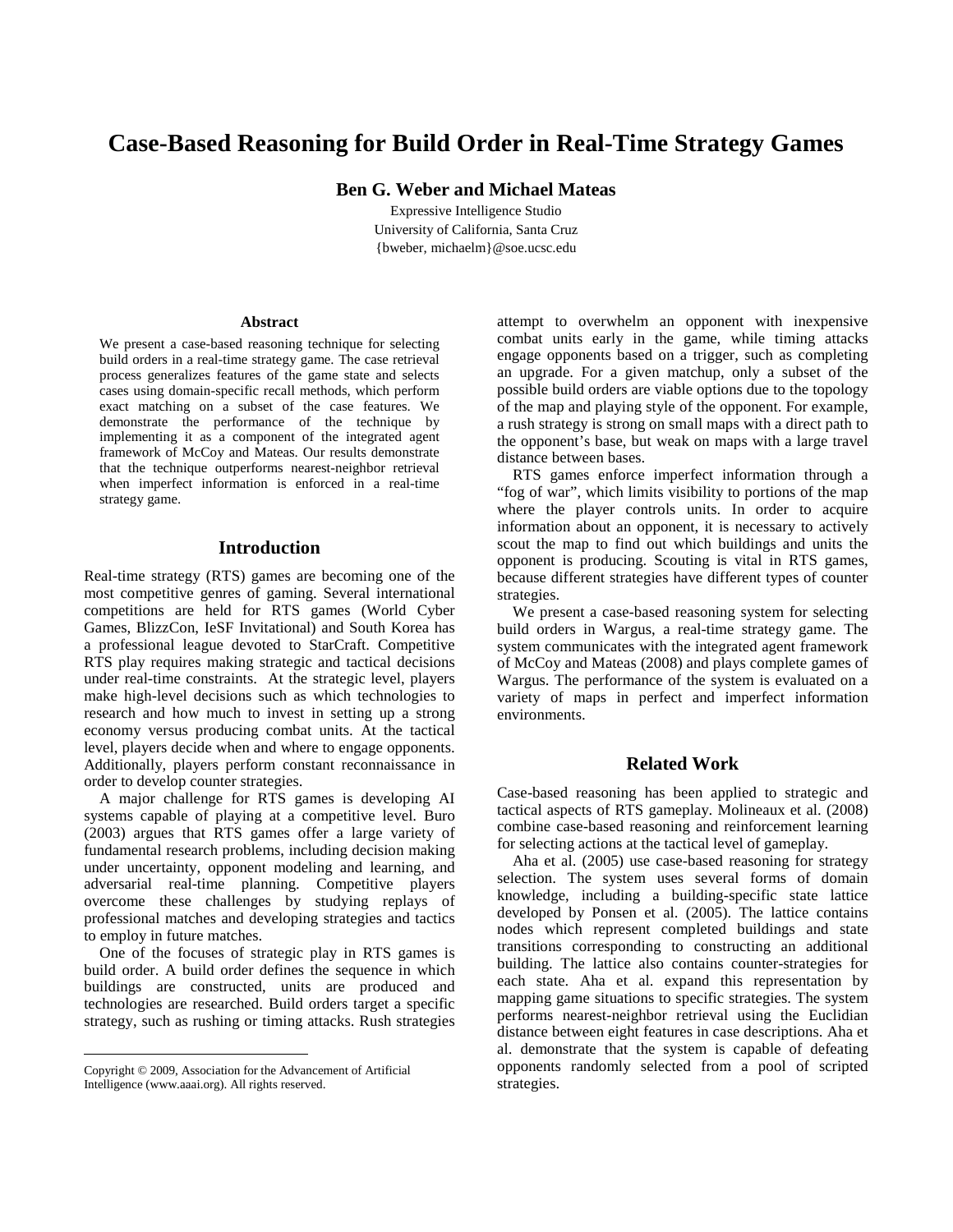

**Figure 1 – Retrieval with conceptual neighborhoods** 

 Ontañón et al. (2007) present a case-based planning approach for RTS games that interleaves planning and execution. The system requires players to annotate game traces with the goals being pursued for each action in the trace. Cases are extracted from the traces and specify primitive actions to perform or additional sub-goals for the current behavior. The system performs nearest neighbor retrieval using the game state and the current goal being pursued by the planner. They demonstrate that the performance of the system improves when additional game traces are available.

 Limited work has focused specifically on build order. Kovarsky and Buro (2006) view build order as an optimization problem and apply planning to two problems: maximizing the number of units produced in a given period and producing a certain number of units as fast as possible. The system is suitable for developing build orders in an offline environment. Chan et al. (2007) present an online planner for build order and focus on resource gathering.

 Recent work has explored the effects of enforcing imperfect information in RTS games. Bakkes et al. (2007) use TD-learning for evaluating tactical positions in Spring, a real-time strategy game. Their results show that an evaluation based on the unit count is effective in the early stages of the game, while an evaluation based on tactical positioning is more accurate in later stages of the game.

## **Case-Based Reasoning for Build Order**

In this section we describe how case-based reasoning can be applied to build order in Wargus, a clone of the game Warcraft II which was developed by Blizzard Entertainment $^{TM}$ .

## **Retrieval with Conceptual Neighborhoods**

The case-based reasoning system performs retrieval using conceptual neighborhoods (Weber and Mateas 2009), which resembles the Transform-Recall-Adapt Methods in MINSTREL (Turner 1994). An overview of the process is shown in Figure 1. First, the transform step selects 0 to *n* generalization methods and applies them to the current game state, where *n* is the maximum number of generalizations allowed. Next, the recall step performs

exact matching using a set of recall methods. Then the system evaluates the recalled cases by computing a distance metric based on the applied generalization methods. Next, a case is selected from the set of recalled cases using a weighted random selection. Finally, the behavior contained in the selected case is performed by the agent.

## **Case Representation**

We define a case as a game state and behavior pair. Game state is encoded as six features, shown in Table 1.

| <b>Feature</b>       | <b>Description</b>                          |  |  |  |
|----------------------|---------------------------------------------|--|--|--|
| Player tech state    | Bitset specifying if the agent has at least |  |  |  |
|                      | one of the following buildings:             |  |  |  |
|                      | <b>blacksmith</b>                           |  |  |  |
|                      | lumber mill                                 |  |  |  |
|                      | stronghold                                  |  |  |  |
|                      | ogre mound                                  |  |  |  |
| Enemy tech state     | Bitset specifying if the opponent has at    |  |  |  |
|                      | least one of the following buildings:       |  |  |  |
|                      | <b>barracks</b>                             |  |  |  |
|                      | <b>blacksmith</b>                           |  |  |  |
|                      | lumber mill                                 |  |  |  |
|                      | stronghold                                  |  |  |  |
|                      | ogre mound                                  |  |  |  |
| Combat units         | Total number of the agent's:                |  |  |  |
|                      | grunts                                      |  |  |  |
|                      | axe throwers                                |  |  |  |
|                      | catapults                                   |  |  |  |
|                      | ogres                                       |  |  |  |
| Worker units         | Number of the agent's:                      |  |  |  |
|                      | peons                                       |  |  |  |
| Production buildings | Number of the agent's:                      |  |  |  |
|                      | harracks                                    |  |  |  |
| Map properties       | Distance to opponent                        |  |  |  |
|                      | Open path to opponent                       |  |  |  |

#### **Table 1- Case features**

 The map properties feature is described by two properties. The first property specifies if there is a direct land route to the opponent's base. The second property specifies a qualitative distance (close, medium, far) to the opponent's base.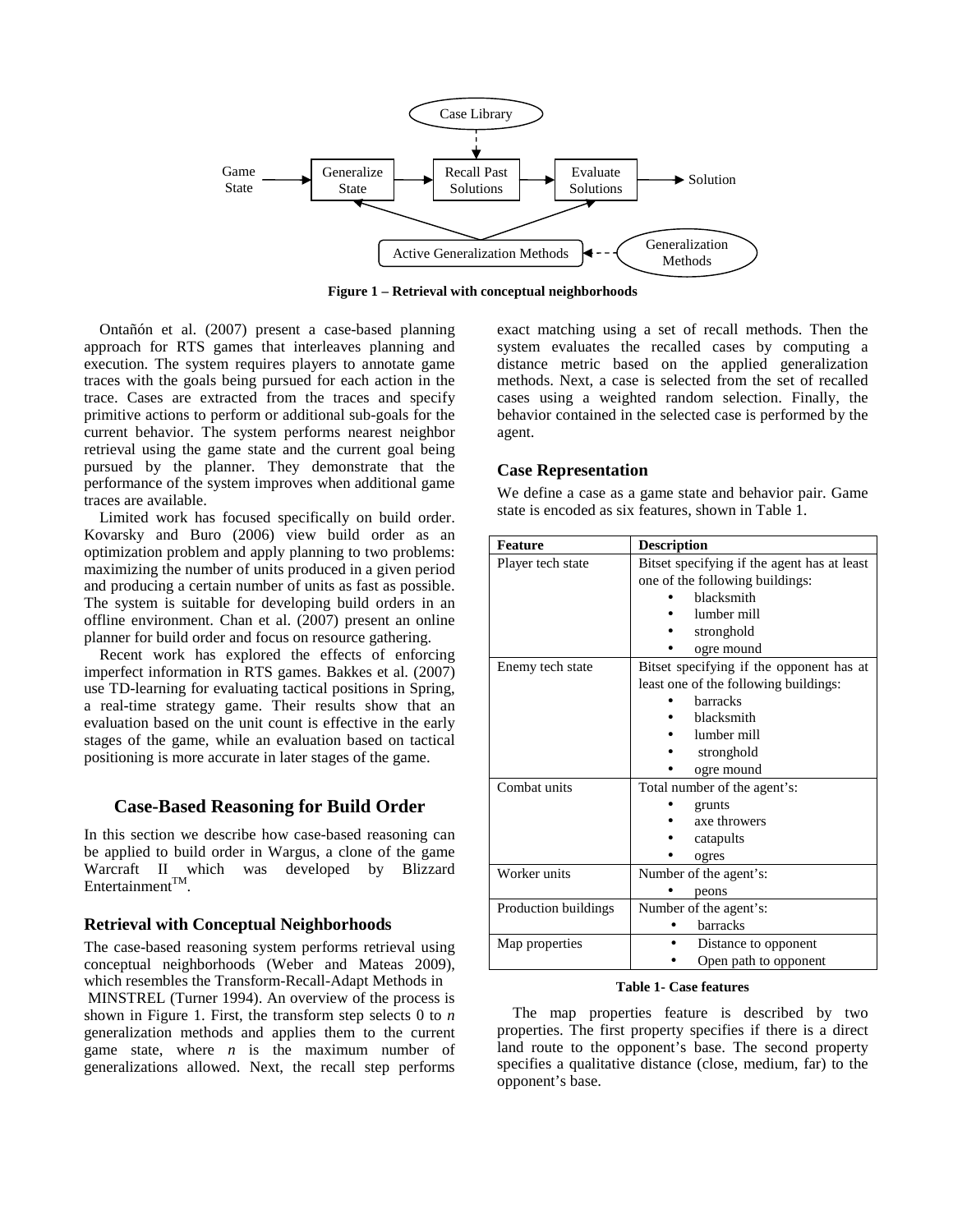The case representation contains only a single feature that refers to the opponent, which describes the tech buildings the opponent possesses. Tech buildings are the most effective objects to scout in a RTS game, because they are stationary and reveal the opponent's strategy. Combat units and workers are mobile and therefore more difficult to accurately scout. Reducing the number of features that describe the opponent decreases noise when performing retrieval in an imperfect information environment.

 Cases also contain a behavior, which specifies a build order action to execute. The build order actions used by the system are shown in Table 2. The left column of the table lists generic RTS build order actions, while the right column lists Wargus specific actions.

| <b>Build Action Type</b>      | <b>Wargus Action</b>    |
|-------------------------------|-------------------------|
| Train worker                  | • Build peon            |
| Train combat unit             | • Train grunt           |
|                               | Train axe thrower       |
|                               | • Train catapult        |
|                               | Train ogre              |
| Construct production building | <b>Build barracks</b>   |
| Construct tech building       | Build lumber mill       |
|                               | <b>Build blacksmith</b> |
|                               | • Upgrade stronghold    |
|                               | Build ogre mound        |
| Research upgrade              | Melee attack            |
|                               | Melee armor             |
|                               | Range attack            |

**Table 2 - Build order actions** 

#### **Generalization Methods**

Generalization methods transform the game state by flagging features as generalized. Game state features that have been generalized are ignored when performing matching with recall methods. The system includes a generalization method for each feature in the case representation, excluding the player tech feature. A generalization method for player tech state was not included, in order to constrain exploration of the case space.

 Each generalization method has a corresponding edit distance, which computes the distance between the game state and a recalled case for the feature generalized. The edit distance computes the amount of in-game resources required to transform a recalled case to the game state. The system computes edit distance based on a linear combination of the gold and wood resources.

*Generalize number of workers* marks the number of workers feature as generalized. The edit distance is the cost of a worker unit times the difference in number of worker units between the game state and a recalled case.

*Generalize number of production buildings* marks the number of production buildings feature as generalized and computes the edit distance based on the difference in number of production buildings times the cost of a production building.

*Generalize number of combat units* marks the number of combat units feature as generalized and computes the distance based on the difference in combat units between the game state and recalled case. Although the number of combat units feature is an aggregation, the distance is computed based on the individual unit types. Therefore, the distance metric distinguishes between expensive and inexpensive units.

*Generalize enemy tech* computes a distance metric based on the difference in enemy tech buildings between the game state and recalled case. The distance metric sums the cost of the buildings that are different.

*Generalize map property* causes recall methods to ignore map properties when retrieving cases. The distance metric is a constant cost and is incurred if any of the map properties differ between the game state and a recalled case.

## **Recall Methods**

Recall methods perform exact matching using a subset of the features. Features that are marked as generalized do not require an exact match. Recall methods match only on cases with the corresponding behavior. Therefore, each recall method utilizes a disjoint subset of the case library. This enables domain knowledge to be applied to the retrieval process in the form of behavior specific recall metrics and preconditions.

 Each recall method has a set of preconditions that specify if the recall method can be applied to the current game situation. If the preconditions in a recall method fail, then the recall method will not be used for case retrieval. Recall preconditions are used to prevent the system from selecting invalid cases during retrieval, such as preventing retrieval of a case with the behavior "Train grunt" if the agent does not possess a barracks. Additional domain knowledge can also be specified in the preconditions. For example, the "Construct production building" recall method prevents the agent from constructing more than a single barracks, unless the agent already has a large number of worker units. This precondition check captures the domain knowledge that a player should only construct additional production buildings if the player has a sufficient economy to utilize additional production buildings.

 The system contains a recall method for each build action type. The subsets of features evaluated by the recall methods are shown in Table 3. The following features require an exact match between the game state and a case: map properties, player tech, enemy tech and number of production buildings. The number of workers and number of combat units features require that the game state contains at least as many units as a case.

 We selected the feature subsets for each recall method based on analyzing expert replays. For example, domain knowledge is demonstrated by the "Research upgrade" recall method, which matches against only the player tech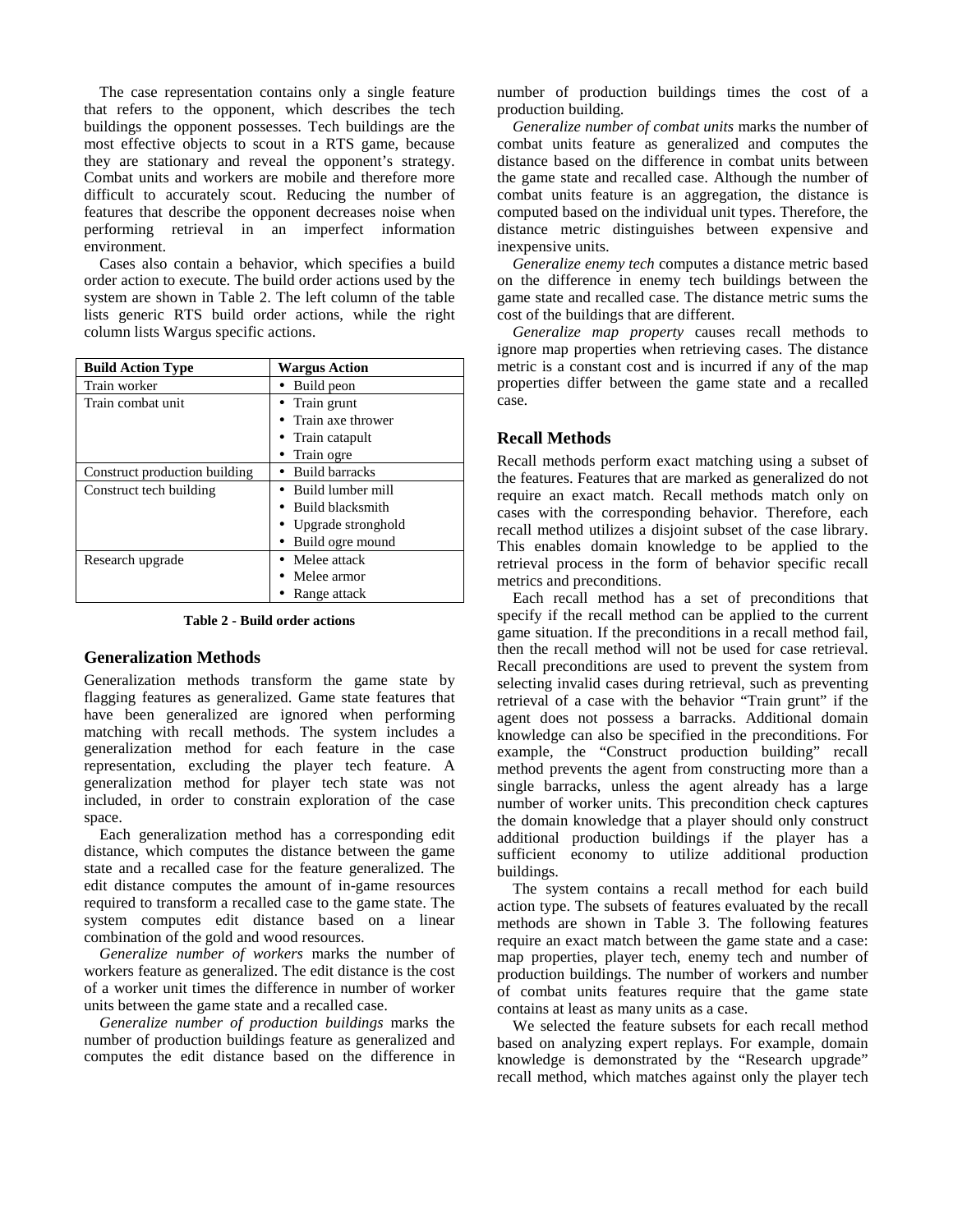and number of combat units features. If the player possesses several combat units and the tech buildings required to research an upgrade, then researching the upgrade is a preferred action.

|                     | PТ | <b>ET</b> | NC | NW | PB | MР |
|---------------------|----|-----------|----|----|----|----|
| Train worker        |    |           |    |    |    |    |
| Train combat unit   |    |           |    |    |    |    |
| Production building |    |           |    |    |    |    |
| Tech building       |    |           |    |    |    |    |
| Research upgrade    |    |           |    |    |    |    |

#### **Table 3 - Feature subsets for recall methods. Features include player tech (PT), enemy tech (ET), number of combat units (NC), number of worker units (NW), number of production buildings (PB), and map properties (MP).**

 A total edit distance is computed for recalled cases. The distance is the summation of the edit distances of each generalization method applied to the game state. This summation includes only edit distances of features contained in the recall method's feature subset. Weights are computed from the total distance using an inverse distance relation, adjusted so the value at zero is finite.

## **Implementation**

Our system extends the integrated agent framework of McCoy and Mateas (2008). The case-based reasoning system communicates with the framework using the blackboard pattern. McCoy and Mateas' agent was modified to produce buildings and units based on events posted to the blackboard. Reconnaissance capabilities were also added to the agent.

## **Agent Architecture**

The agent consists of an ABL agent connected to the Wargus RTS engine. A behavior language (ABL) is a reactive planning language (Mateas and Stern 2002) and communicates with Wargus using a JNI interface. Different competencies in the agent communicate with each other through ABL's working memory, which acts as a blackboard. An overview of the agent architecture is shown in Figure 2.

 The agent is composed of distinct managers, each of which is responsible for performing one or more subtasks. The Strategy Manager is responsible for high-level strategic decisions and focuses on build order. The Production Manager is responsible for producing units and buildings, based on messages generated by the Strategy Manager. The Tactics Manager decides when and where to engage the opponent.

 The Strategy Manager was modified to communicate with the build order selector. Rather than choose which units to produce, the Strategy Manager adds a build order request to working memory. The build order selector polls for requests from working memory and performs case retrieval when a request is present. The build order selector then adds the chosen solution to working memory. Finally, the Strategy Manager passes the unit or building to produce to the Production Manager.

 The agent implements minimal scouting behavior. Once the number of worker units is greater than a threshold value, the agent assigns a worker to scout the opponent's base. The scouting unit is given a single command to move to the starting location of the opponent's base. If the scouting unit is destroyed, then a new scouting unit is sent out. The maximum number of scouts is limited by a threshold value. The agent stops sending out scouting units once a combat unit has been trained.

 Several additional modifications were made to the agent. The Production Manager was modified to automatically build farms when the difference between supply and demand is less than or equal to one. Also, the Tactics Manager was modified to attack when the agent has more combat units than the opponent. The Tactics Manager violates the imperfect information constraint, because it peeks at how many combat units the enemy possesses. However, this information is not utilized by the build order selector.

## **Build Order Selectors**

Three case-based reasoning techniques were implemented for the build order selector component. The conceptual neighborhood selector (CNS) retrieves cases using the conceptual neighborhood approach discussed above. The nearest neighbor selector (NNS) performs retrieval using Manhattan distance based on the unit and building counts of all unit types, for both of the players. The random case selector (Random) selects build actions randomly from the set of currently valid cases.



**Figure 2 - Agent architecture**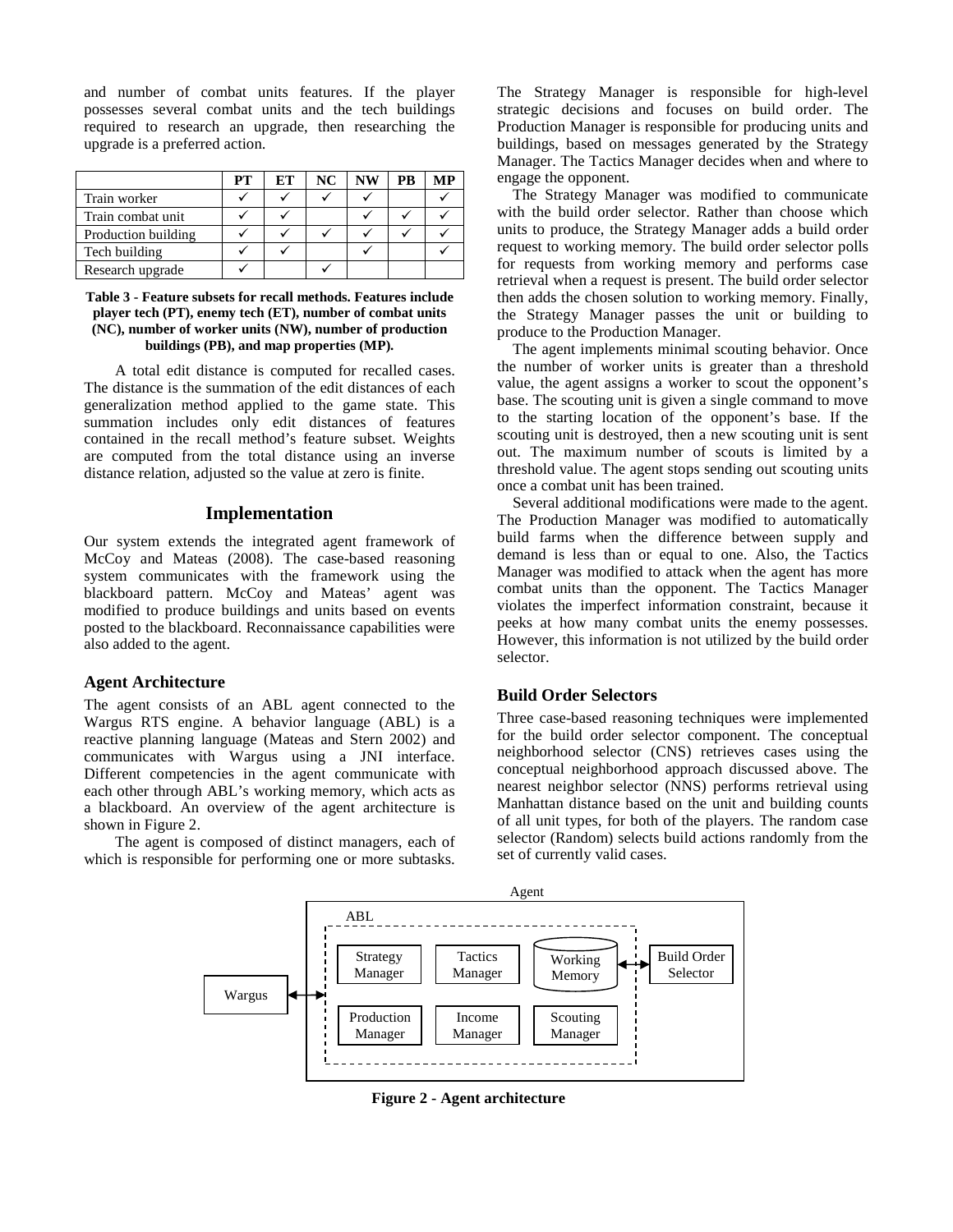# **Case Library**

A case library was generated by running several different scripted builds against each other on several maps. The scripts were selected from eight hand-coded build orders with specific timing attacks. The validation scripts discussed in the results section were not used to generate the case library.

 The map pool consisted of maps with varying distances between bases (close, medium, far) and open and closed paths between bases. Four scripts were selected for each map and tested against the other scripts, for a total of six matches per map. Cases were added to the library only for the winning script. The case library consists of 36 game traces which contains over 1500 cases. The case library is much larger than previous work that utilizes game traces to build the case library (Ontañón et al. 2007; Mishra et al. 2008).

# **Empirical Study**

The agent was tested against the built-in AI of Wargus, two well-established scripts and a new script. The land attack (LA) script is the default AI for Wargus and produces a large variety of ground forces. The soldiers rush (SR) performs a heavy melee attack early in the game. The knights rush (KR) performs a light melee attack and then upgrades to a stronghold and attacks the opponent with a heavy melee attack. The knights rush is considered a nearoptimal Wargus strategy (Ponsen et al. 2005). The fast ogre (FO) script trains twelve workers and immediately upgrades to ogres.

|               | <b>Perfect Information</b> | <b>Imperfect Information</b> |
|---------------|----------------------------|------------------------------|
| <b>Random</b> | 31%                        | 19%                          |
| NNS           | 69%                        | 50%                          |
|               | 75%                        | 66%                          |

#### **Table 4 - Win rates for build order selectors in perfect and imperfect information environments over 32 trials**

 The three build order selectors were tested against the scripted strategies. Four different maps were used for each matchup. The first three maps contain a direct land route to the opponent's base of varying distance (close, medium, far). The last map (NWTR) is a variation of the map "Nowhere to run, nowhere to hide". Ontañón et al. (2007) have focused their work on this map. Other researchers have focused on variations of medium sized maps with an open path to the opponent's base (Aha et al. 2005; McCoy and Mateas 2008; Ponsen et al. 2005). Two games were run on each map, resulting in a total of eight games per matchup.

|               | LA      | SR  | КR  | FО  | <b>Overall</b> |
|---------------|---------|-----|-----|-----|----------------|
| <b>Random</b> | 62%     | 12% | 0%  | 0%  | 19%            |
| <b>NNS</b>    | 62%     | 62% | 38% | 38% | 50%            |
| <b>CNS</b>    | $100\%$ | 75% | 50% | 38% | 66%            |

**Table 5 - Win rates versus counter strategies over 8 trials** 

 Matches were run with perfect and imperfect information and results are shown in Table 4. The conceptual neighborhood selector won 66% of games in an imperfect information environment and outperformed nearest neighbor retrieval. Also, the success rate of the conceptual neighborhood selector decreased by only 9% when enforcing imperfect information, while the success rate of the nearest neighbor selector decreased by 19%. Note that the performance of the random selector is worse in the imperfect information environment, because worker units are used for scouting in addition to resource gathering.

|               | <b>Open</b><br><b>Close</b> | <b>Open</b><br><b>Open</b><br>Far<br><b>Medium</b> |     | <b>NWTR</b> |
|---------------|-----------------------------|----------------------------------------------------|-----|-------------|
| <b>Random</b> | 25%                         | 25%                                                | 25% | 0%          |
| NNS           | 62%                         | 12%                                                | 88% | 25%         |
| CNS           | 75%                         | 62%                                                | 75% | 50%         |

**Table 6 – Win rates on the map pool over 8 trials** 

 Win rates against the scripted builds with imperfect information enforced are shown in Table 5. The conceptual neighborhood selector outperformed the other selectors in all matchups, while the random selector performed worst in all matchups. The conceptual neighborhood selector achieved a success rate of at least 50% on every map (see Table 6). These results indicate that the conceptual neighborhood approach was better at adapting to new game situations.



**Figure 3 - Number of game traces versus win rate** 

 The build order selectors were evaluated with different case library sizes. For each case library size, random subsets of traces were selected and each build order selector was tested over 20 trials. The results are shown in Figure 3. The nearest neighbor selector performed best